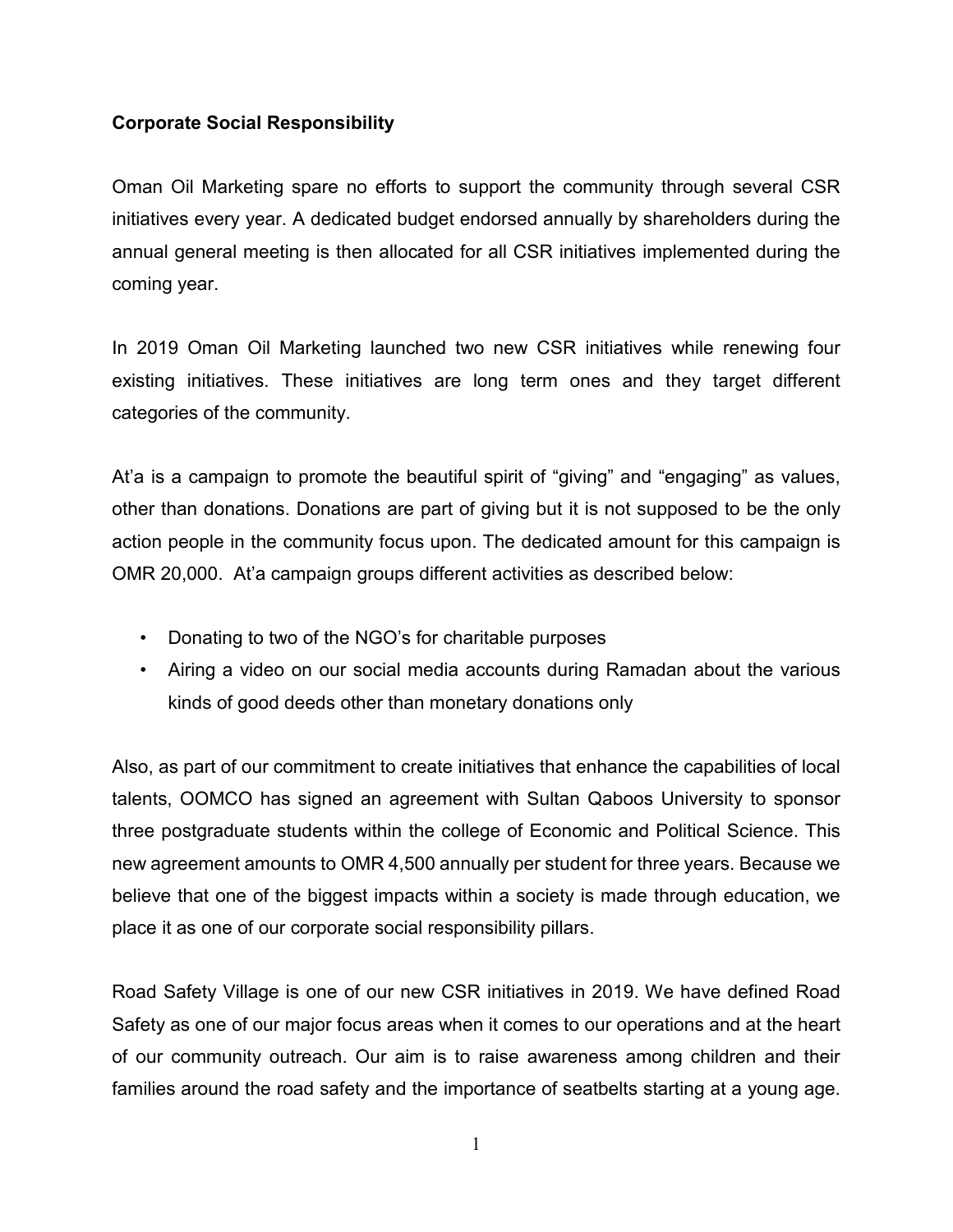Our Road Safety Village is designed for children to be able to drive their own vehicles around a track within the 100-sqm-village and earn the Oman Oil Marketing Company road safety village driving license. Children are trained on road safety in general, emphasizing the importance of wearing seat belts, traffic lights, safe driving skills and other traffic rules before driving around the village. The allocated budget for this initiative was around OMR 20,000.

SME development is a main pillar of Oman Oil Marketing Corporate Social Responsibility. Accordingly, Tasweik program was directed toward SMEs: Tasweik focuses on strengthening the branding arms of SMEs. In collaboration with Al Raffd Fund, a competition takes place among Al Raffd beneficiaries subject to criteria: the winning projects are granted OMR 8,000 each. The prize is used on marketing professionally the winning projects. The dedicated amount for this program was OMR 80,000 in 2019.

In order to support schools with differently-abled students, OOMCO signed a Memorandum of Understanding (MoU) with the Directorate General of Education Governorate of Muscat to provide specialized equipment to students with special needs, as well as communication training for their families. In the spirit of giving back, this new initiative supports the inclusion of children with disabilities at school by providing resources and tools for education. Students will receive, where required, smart hearing aid devices, wheelchairs and customized spectacles. This initiative is accompanied by a Communication Training Program for the families of the students, educating them on sign language and methods for bettering communicate with children. The allocated budget for this initiative was circa OMR 12,000.

Herfaty is a new initiative aimed at empowering Oman's craftspeople in digital marketing. This program has been implemented in collaboration with Ministry of Technology and Communication and Public Authority for Craft Industries. 100 craftspeople received a training in design and editing program, GIMP Image Manipulation Program, photography and marketing at a cost of OMR 7,000.

2